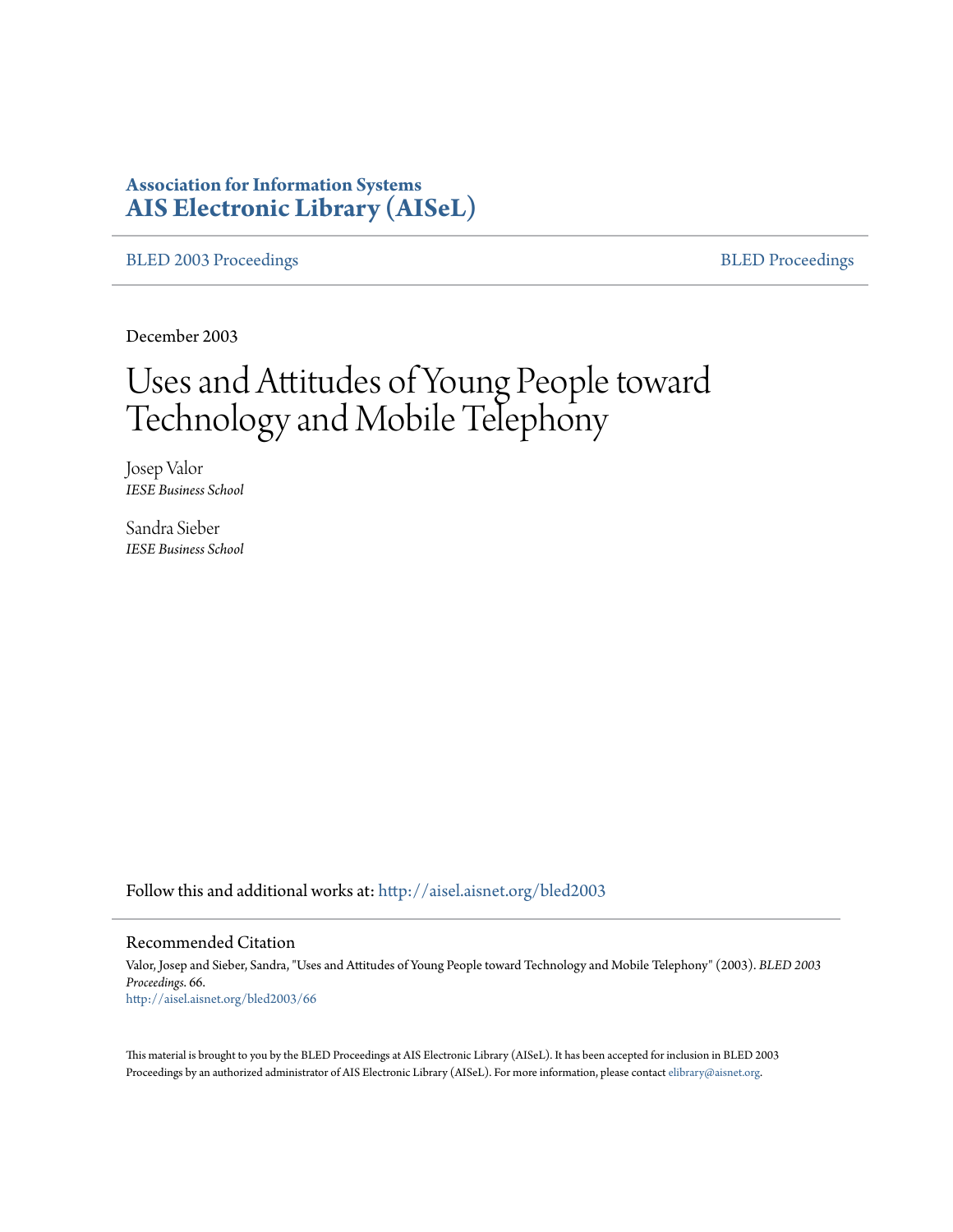### **16th Bled eCommerce Conference**

#### **eTransformation**

Bled, Slovenia, June 9 – 11, 2003

## **Uses and Attitudes of Young People toward Technology and Mobile Telephony**

#### **Sandra Sieber, Josep Valor Sabatier**

IESE Business School, Spain Sieber@Iese.edu, Valor@Iese.edu

#### **Abstract**

*This paper aims at showing how young people are developing new and innovative ways of interacting using technology. Previous literature shows that technology adoption does not only depend on the technology per-se, but also on situational and contextual issues. Regarding young people, mobile telephony has been claimed to change their lifestyles, although only scarce empirical evidence exists. We have conducted an empirical study in which we first analyze the existence of difference in technology adoption, acquisition, and usage of technology and mobile telephony of young people in general and those that are online, finding that there are some significant differences in some dimensions. Next, we carried out the same analysis differentiating between those people that assess themselves as technology savvy and technology inexperts, finding that their patterns of mobile phone usage vary significantly along all analyzed dimensions* 

#### **1. Introduction**

New information and communication technologies are having a profound impact on business and society. Regardless of one's ideological position toward technology, it is changing the ways in which we coordinate everyday life, in which youth interact, in which business is done, and the ways by which we attain and maintain contact with others.

In addition, it has been widely claimed (Tapscott, 1998; Chu, 1997) that new technologies are particularly impacting the younger generations, fundamentally changing their lifestyle. Both the Internet and mobile telephony offer new ways of expressing themselves, and existing relationships of onground reality can be newly created in online reality, as described by Chu (1997) in her exploration of youth zines. This in turn influences onground activities and interactions. In this way, Tapscott (1998) claims that the "net generation or N-Gen which is growing up in a digital environment, is developing new ways of learning, new language and new values. As he point out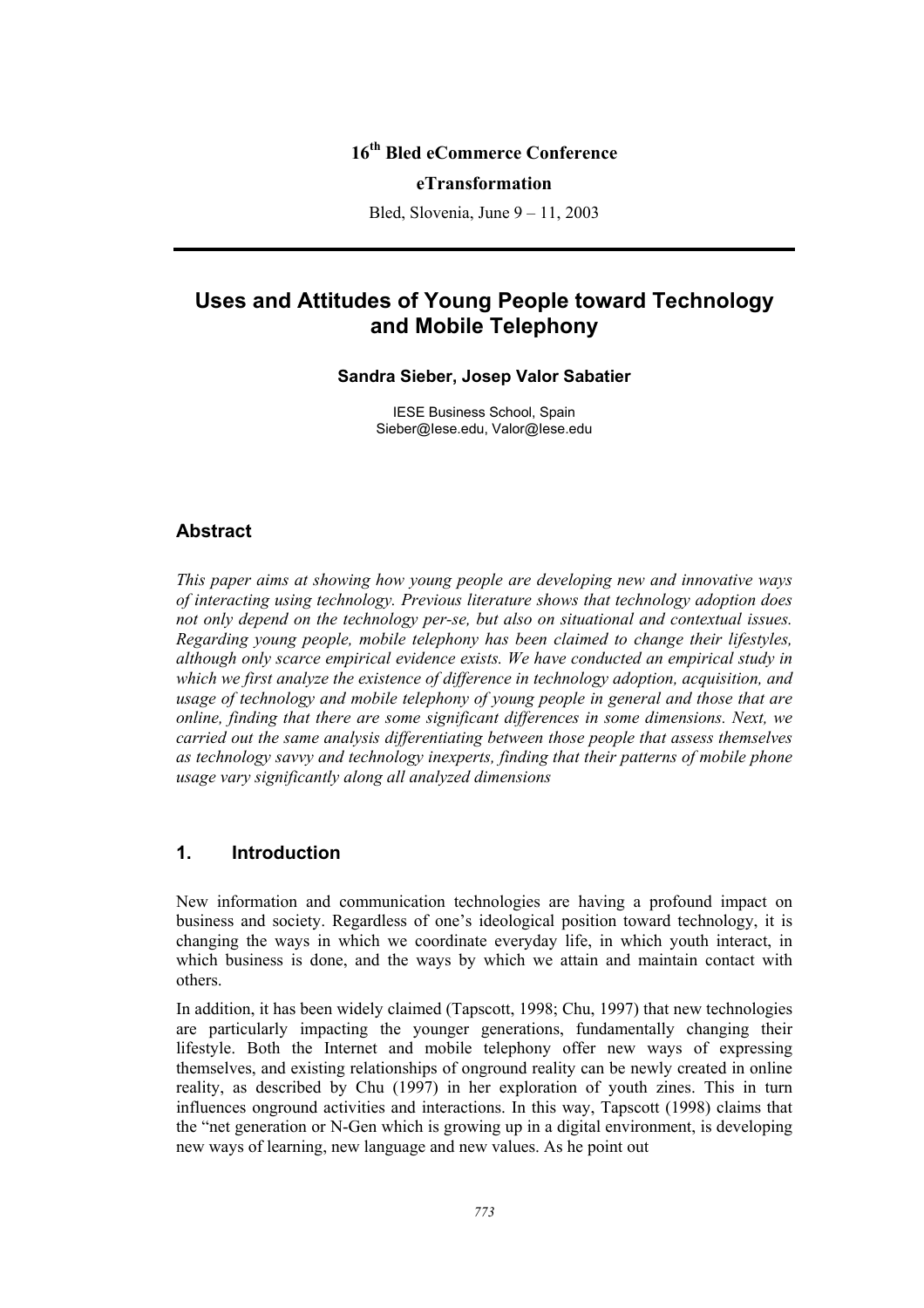"rather than losing social skills, N-Geners are actually developing these skills at an earlier age than their parents' generation. It's not just a new toy in the home to share with friends and siblings, but the N-Generation children have a new medium to reach out beyond the immediate world, to experience and to engage in play, learning, and overall social intercourse. Digital kids are learning precisely the social skills which will be required for effective interaction in the digital economy. They are learning about peer relationships, about teamwork, about being critical, about how to have fun online, about friendships across geographies, about standing up for what they think, and about how to effectively communicate their ideas." (p.107)

As an example, SMS has grown steadily in Europe since its introduction in the mid-1990s, when the youth market discovered that they could send messages to each other anytime and anywhere. Actually, when the service was originally made available, most of the operators were unsure of who would use it, how to market it, and how to charge for it. Young people started exploding the service before the operators could respond, hence being left with a self-educated market forcing them to respond.

Youth tend to be early adopters of technology, not only in Europe but also in the US and Japan (inphomatch, 2001), increasing our understanding of youth behaviour and attitudes toward technology is therefore not only important from a societal point of view, but the identification of the needs of the younger generation will also be critical to understand new uses of technology in society, which in turn will allow new business opportunities to emerge.

On the other hand, technology has often been conceived as deterministic force that shapes individuals' and organizational lives, allowing to do things in better and faster ways, as well as to do new things that one had not even thought about. Nevertheless, as recent research has shown, this technological determinism does not take into account the intertwindness of technology and its context, as well as its subsequent evolution over time (Suchman, 2000). In this sense, technology has been conceived from a structuration theory point of view, showing how it may help in structuring processes (Barley, 1986) or computer-supported collaborative work (DeSanctis and Poole, 1994). As Orlikoswki (1992) coins it, there is a "duality of technology", in which human action and the social context in which this action takes place shape technology, whereas simultaneously technology influences human actions and social structures. Still, and even more, the technology itself can be perceived in different ways (Orlikowski, 1996; MacKenzie and Wajcman, 1999), and there is a fundamental difference between the technology per se and the practical use of technology.<sup>1</sup>

This paper aims at showing how young people are developing new and innovative ways of interacting using technology. We will also study how the technological background and exposure to technology of young people and the ways in which they acquire new knowledge about technologies influences the ways in which they use technology for dayto-day communication. In particular, we analyze how the exposure to Internet influences not only their overall technological knowledge, but also the ways they use one particular technology: mobile telephony.

 1 This difference has also been labeled as technology-as-artifact and technology-in–practice (Orlikowski, 2000)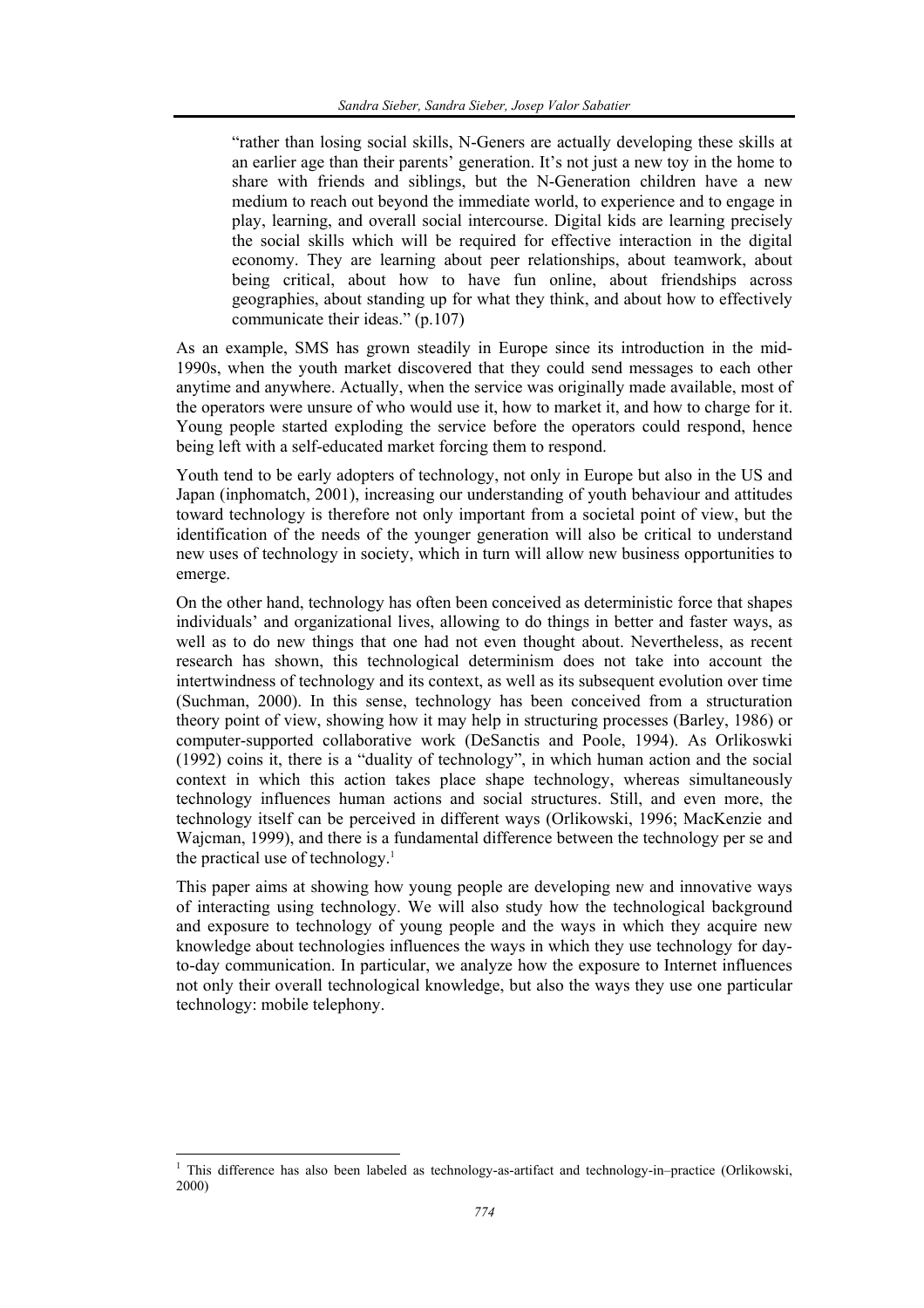#### **2. Literature Review**

The popular press is full of information about the adoption of mobile telephony, as well as with anecdotal commentary about the impact of mobile telephony on people's lifestyle. Mobile communications are exploding all over the globe, as some of the news collected by Mobileyouth.org show. In September 2002, more than 1 billion SMS messages were sent in the US. On New Years Eve, Italy sent 150 million and the UK over 100 million text greetings. In Austria 91% of the 15-24 year old own a mobile phone at the end of 2002. On January 16, 2003 Lufthansa started the trial of its new FlyNet program of wireless Internet access in transoceanic flights, an industry primer.

The mobile phone is increasingly perceived as a multi-purpose device (Hulme and Peters, 2001) that has a series of social connotations that are reshaping our ways of interactions (Brown, Green and Harper, 2001) Aside of being a communication tool through voice telephony and SMS text messaging, it is an entertainment device through games, a locational device, an information tool, an alarm clock, and an agenda and address book. In this way, the mobile phone covers different needs and motivations (Lin, 1996) of the customer. Some of these are new, and had not traditionally been sought from fixed telephony. As Leung and Wei (2000) found, mobile telephony does not only provide the obvious enhancement of mobility, but also six additional gratifications of the mobile phone are fashion/status, affection/sociability, relaxation, immediate access, instrumentality, and reassurance. Still, the degree to which these objectives are accomplished varies depending on the *culture of interaction* (Sacher and Margolis, 2000), which is shaped by the concepts and protocols that exist in a given culture or subculture

Still, few empirical research studies have been conducted about the social adoption of mobile services (three exceptions are the studies of Hinds and Kiesler, 1995, Manning, 1996, and Green, Harper, Murtagh and Cooper, 2001), and very scarce evidence exists about the particularities of mobile telephony adoption of young people. Taylor and Harper (2002) show how mobile telephony mediates and gives new forms and meanings to a very ancient social practice, gift-giving, among teenage mobile phone users. Using ethnographic techniques, they show that mobile phones provide teenagers with a means of exchanging tangible objects, in forms of SMS messages, which embody shared meanings, thus providing them with new ways of sustaining their relationships.

On the other hand, both businesses and the popular press have devoted wide attention to the adoption of mobile phones and SMS messaging by young people. In this way Siemens conducted a Mobile Lifestyle Survey in the Asia region in 2001, reported similar findings, showing new ways of behaving of the Filipino youth. They used their phone not only to keep in touch via voice or SMS messaging, but as well to exchange jokes (89%) or to cheat during exams (17%). Still, cultural and technological differences matter. In this way, in a qualitative study carried out by mobilethink (2001), it has been found that there are significant differences of mobile phone usage and especially text messaging between teens (age13-15) and young adults (age 18-22). While teens seem to be more lifestyle driven and are more cost conscious just looking for simple phones that are easy to use and offer cheap calls and SMS, young adults are looking for more efficiency driven applications. Ananova (2001) put emphasis on the perceived importance of mobile phones for young people, showing that in the UK more than 82% of 14-16 year-olds own a mobile phone, conceiving it as a fashion statement, therefore changing the cover of handsets and ring-tones.

Nevertheless, most of these affirmations are of a speculative nature, based on some sporadic observations. Other studies have adopted an exploratory, mostly ethnographic approach, which has allowed increasing the comprehension of this emergent phenomenon. Still, little quantitative empirical evidence exists about how technology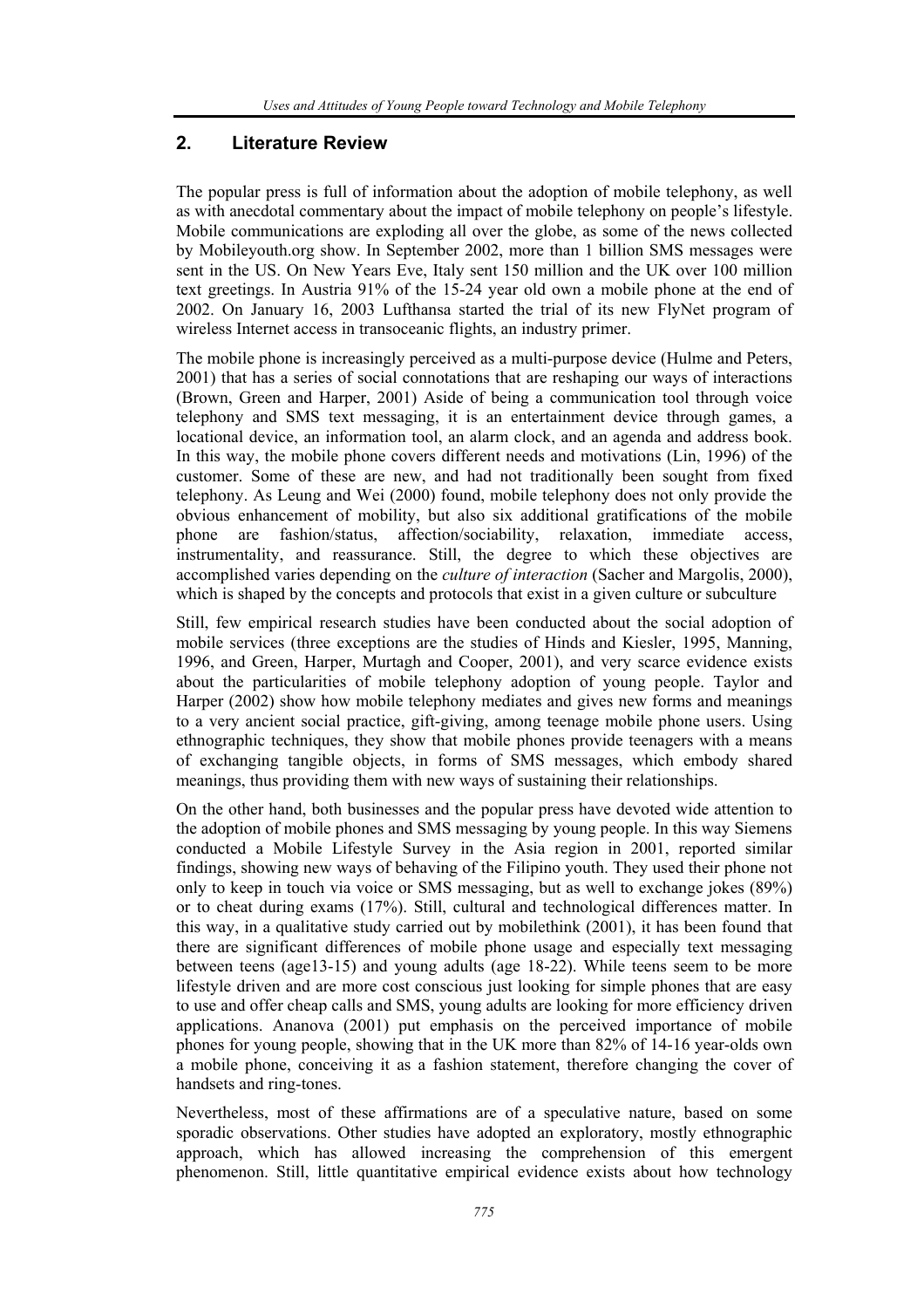adoption and literacy influences the use of mobile telephony among young people, and at the current state of research, we aim at validating some of these insights.

### **3. Research Design and Methodology**

We wanted to investigate whether technological knowledge has any bearing in the way youngster use mobile telephony in all its dimensions: voice, SMS, games, etc. A two-step approach was adopted for the empirical study. As we wanted to find out if the adoption and uses of mobile telephony varied according to the previous degree of technology expertise, we decided to differentiate among those young people that are intensive users of the Internet, and those that are not. We assumed that Internet users had a higher level of technological expertise than people chosen randomly on the street.

We conducted 156 structured closed interviews with young people aged between 14 and 22. The number of interviews in each two-year bracket was proportional to the population census. We chose this age span to be able to analyze both the so-called "teens" (14-18) and "young adults" (19-22). Interviewees were purposefully chosen among the overall population of young people in Catalonia, Spain, in representative schools and shopping malls, spanning both the Barcelona metropolitan area and the surrounding less industrial belt. Interviews were conducted in August and September of 2002. In each interview we asked questions about technology and mobile telephony, including the following dimensions:

Technology:

- Self-assessed level of technology knowledge,
- Ways in which this knowledge had been acquired
- How do they get informed about technology news

Mobile telephony:

- Ownership of a mobile phone
- Main uses of the mobile phone
- Who influenced the decision to adopt the technology
- What services are used and their relative importance, both voice and non-voice

Afterward, an online survey with identical questions was conducted between October 15 and the end of November 30, 2002. Banners and the corresponding links were published in the most popular sites for the targeted audience in Spain (Portalmix, Lycos). By responding the survey, participants entered a raffle of a top-of-the-line multimedia G 2.5 mobile phone. As a result, 1274 valid responses were collected, which, when estimating proportions, resulted in a 2,7% error margin at a 95% level of confidence.

Questions referring to the relative use of different services and their importance were asked in textual form, like from very high to very low, and not using a 1-5 Likert scale. We did not want to make the assumption that a reply of "Very High" (a 5) was 5 times more valuable than a "Very Low" (a 1) and 1.7 times better than an "Average" (a 3)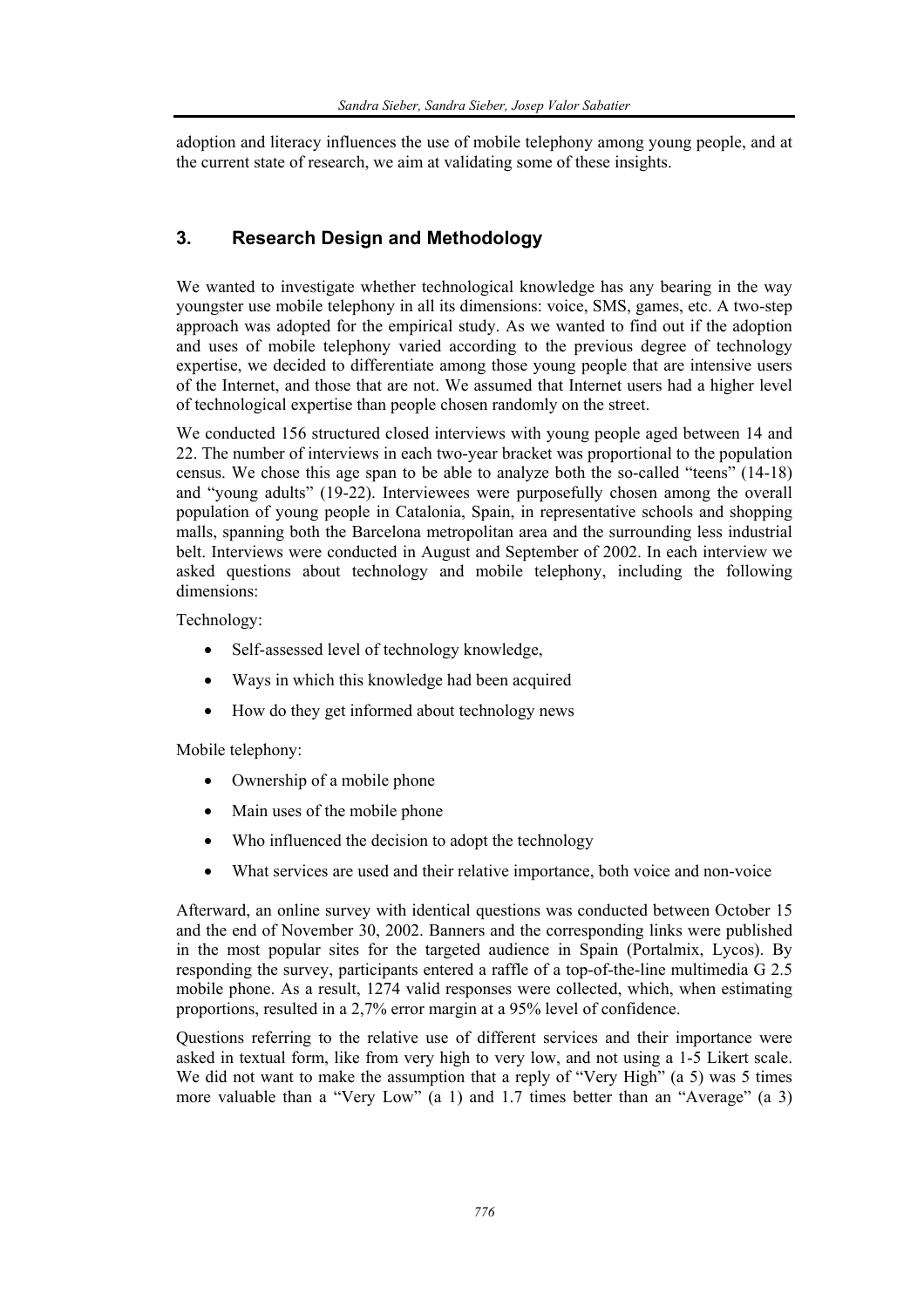reply. This decision forced us to compare the results of the different cohorts using contingency tables and Chi-square test of independence<sup>2</sup>.

The research was designed establishing six hypotheses:

- H1: The level of (self assessed) technological knowledge is different in the Internet respondents than in the off-line interviewees.
- H2a: The primary source of technological knowledge is different in the two groups.
- H2b: The primary source of technology news is different in the two groups.
- H3: Mobile phone ownership is different in the Internet cohort than in the off-line respondent set
- H4: The prescriptors of the purchase are different in the two groups
- H5a: The pattern of use of voice communication is different in the two groups
- H5b: The pattern of use of SMS is different in the two groups
- H5c: The pattern of use of games is different in the two groups
- H5d: The pattern of use of news by SMS is different in the two groups
- H5e: The pattern of use of calendar features is different in the two groups
- H5f: The pattern of use of Internet access is different in the two groups

H6: The relative attractiveness of the different mobile services is different in two groups

The results of the interviews and online survey were first analyzed separately. Next, we started a comparison to assess the eventual existence of differences among offline interviews and the online surveys. As Spain is a country with very limited Internet readiness of the population, we considered that we could use Internet usage as a proxy for early technology adapters. Finally, we analyzed data comparing young people who consider themselves technology savvy and those who consider themselves less knowledgeable looking for significant differences on the adoption and use of mobile telephony.

#### 4. Results<sup>3</sup>:

#### *4.1 Comparison of Results between Off-line and On-line Survey*

Both the off-line interviews and online surveys show that young people of both samples consider themselves technologically savvy rather than ignorant. The comparison of both samples shows that our first hypothesis of significant differences in self-assessed knowledge can be accepted at a 95% confidence level (Table 1).

 2 Contingency tables are used to test dependence between multinomial data classified on two scales. The actual statistic computed is the Chi-square statistic, and the result of the test is a "p" value that specifies the probability that the two variables being in fact dependent, that is, that knowing the value of one variable provides us with some indication of the value of the other. "p" values of less than 0.05 indicate that we can reject the hypothesis of independence with 95% confidence.<br> $3 \text{ In all statistical test, we have marked (*) when significant$ 

In all statistical tests, we have marked (\*) when significance is at the 95% level, (\*\*) at the 99%, and (+) when differences are not statically significant.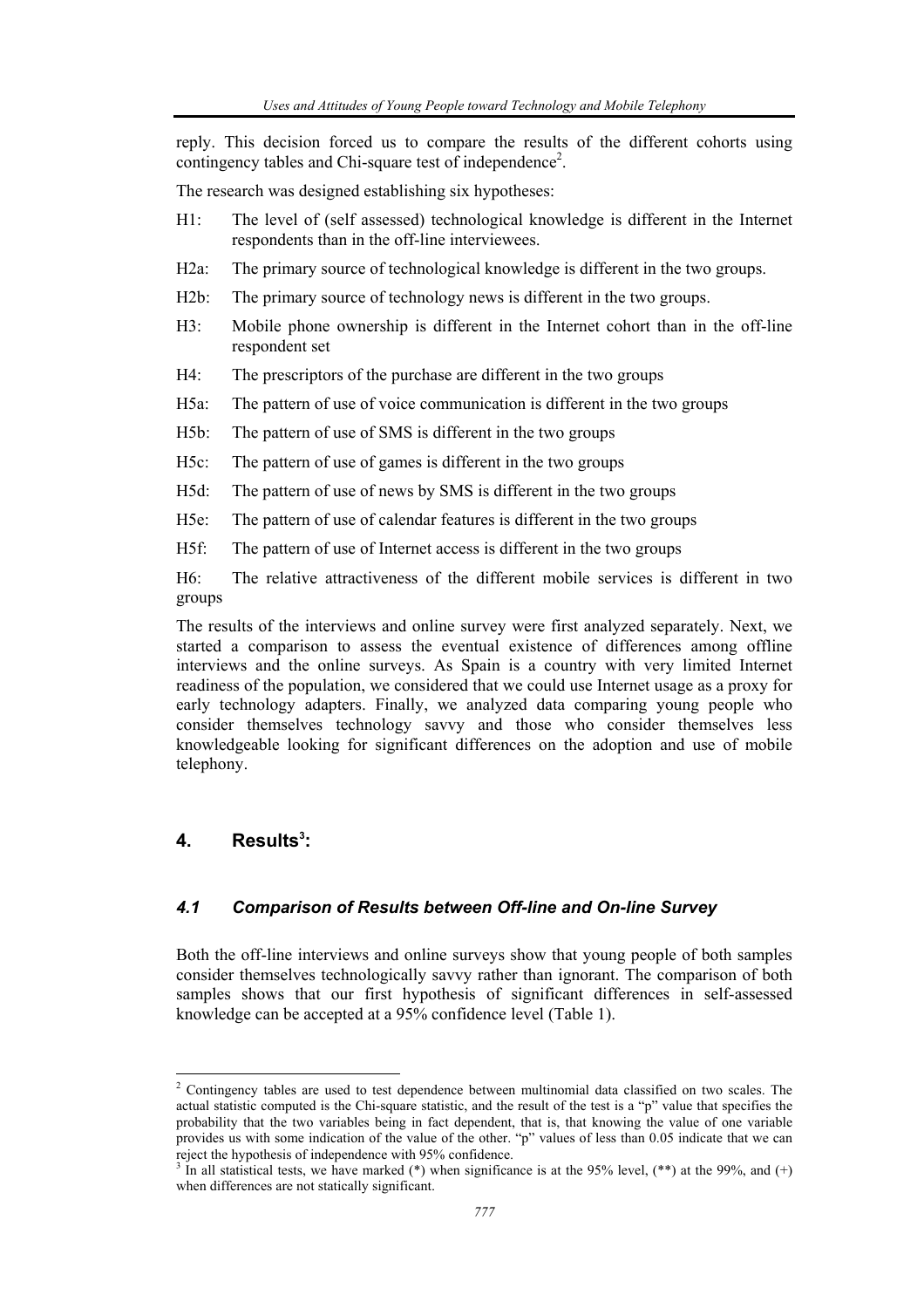|            | On-line | Off-line   |
|------------|---------|------------|
|            | survey  | interviews |
| Very low   | 1%      | 2%         |
| .ow        | 7%      | 8%         |
| Medium     | 54%     | 48%        |
| High       | 31%     | 28%        |
| Very high  | 7%      | 14%        |
|            |         |            |
| Chi-square | 11,16   |            |
| р          | 0.025   |            |

|  | Table 1: Self-assessed Level of Technology Knowledge |  |  |  |
|--|------------------------------------------------------|--|--|--|
|  |                                                      |  |  |  |

Our second hypothesis was the existence of differences in the way people acquire technological knowledge and in which they know about new technologies. The chi-square test shows that the differences are not significant and both hypothesis 2a and 2b have to be rejected (see Table 2).

#### *Table 2a: Primary Sources of Technology Knowledge Acquisition*

Acquisition of new technology knowledge

|                                | On-line | Off-line   |
|--------------------------------|---------|------------|
|                                | survey  | interviews |
| Self-learning                  | 51%     | 52%        |
| Structured courses / school    | 21%     | 28%        |
| Friend                         | 6%      | 7%         |
| <b>Browsing Internet</b>       | 15%     | 9%         |
| Books or specialized magazines | 3%      | 2%         |
| .Other                         | 4%      | 3%         |
|                                |         |            |

| Chi-square | 8.21                      |
|------------|---------------------------|
|            | 0,116 (non significative) |

#### *Table 2b: Primary Sources of Technology News Acquisition*

How do you get aware about new technologies

|                    |               | Off-line  |
|--------------------|---------------|-----------|
|                    | Online survey | interview |
| Banners            | $1\%$         | 4%        |
| Advertising emails | 5%            | 7%        |
| Browsing the Web   | 81%           | 55%       |
| Pop ups            | 5%            | 15%       |
| Specialized press  | 2%            | $1\%$     |
| Others             | 7%            | 18%       |

chi-square 66,33

p 5,95E-13 \*\*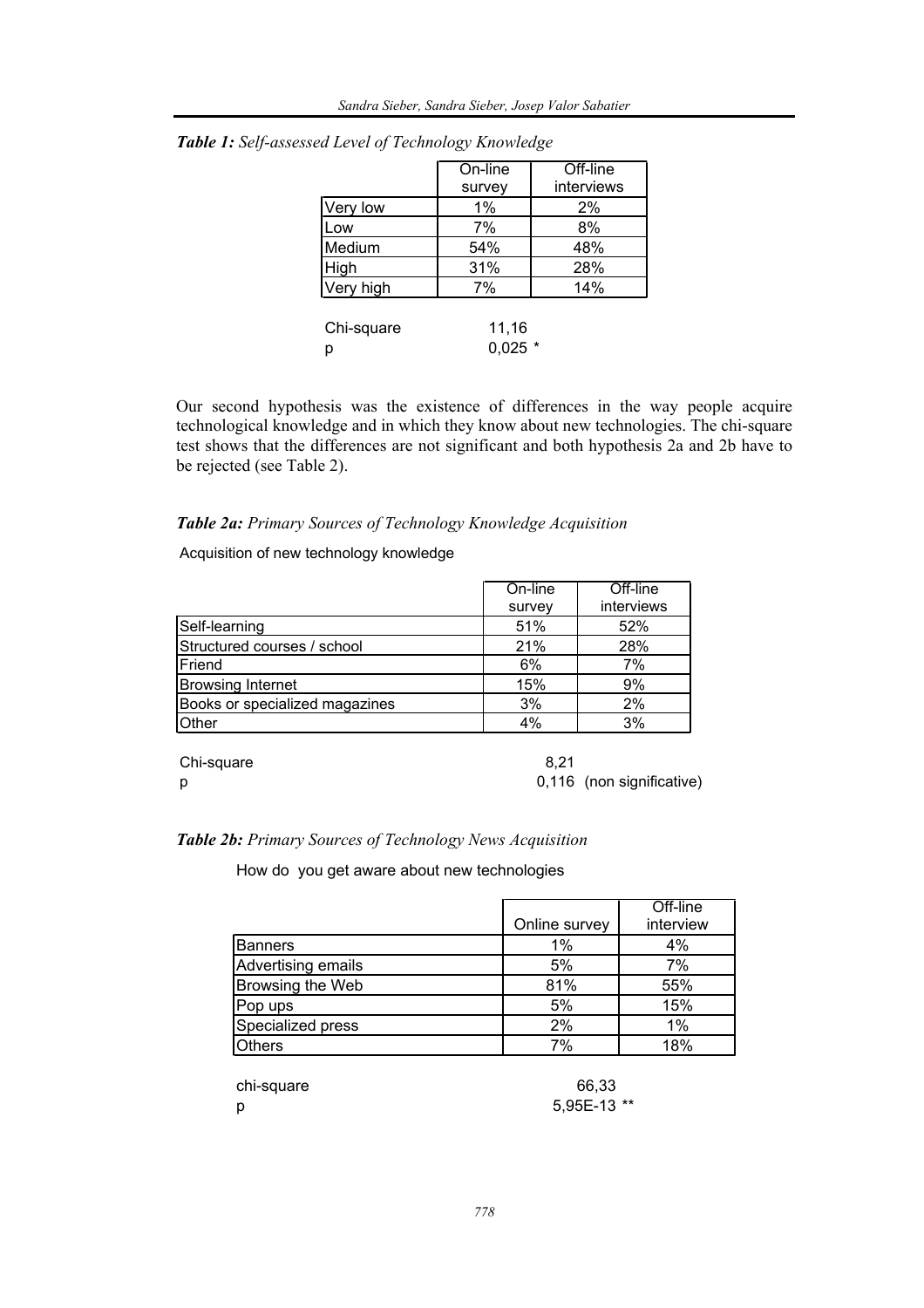Regarding mobile phone ownership, almost the same proportion of young people had cell-phones, at 89% and 88% respectively for online and offline respondents. No differences could be found regarding the prescriptors either (Table 3).

|                              | On-line | Off-line   |
|------------------------------|---------|------------|
|                              | survey  | interviews |
| Friends                      | 38%     | 29%        |
| Nobody prescribes            | 29%     | 35%        |
| Parents                      | 18%     | 16%        |
| Advertising                  | 3%      | 0%         |
| Company                      | 1%      | 7%         |
| <b>Teachers / Professors</b> | 1%      | 1%         |
| <b>Others</b>                | 7%      | 8%         |
| No response                  | 4%      | 3%         |

*Table 3: Mobile Phone Purchase Prescriptors* 

| chi-square | 29.92        |
|------------|--------------|
| D          | 9,816E-05 ** |

Finally, regarding the use and attractiveness of mobile phones, some differences can be reported. Different uses have been found for voice, SMS, calendar, and mobile Internet. No statistical relevant differences were found for games and news. The results of the test are shown in Appendix 1.

#### *4.2 Comparison of Results between High Technology and Low Technology Expertise Levels in the On-line Cohort*

In a second analysis we set up contingency tables between technology-savvy and nontechnology literates, and compared then using chi-square tests. To do this, we group together those responses that considered themselves as having "very high" and "high" technological knowledge, as well as those that considered themselves having "very poor" and "poor" technological knowledge, thus ending up with three categories. In the tables below, we label these categories "High", "Average" and "Low." The statistical analysis showed that we got statistically relevant differences in almost all categories.

Regarding the acquisition of new knowledge and the sources of information about new technologies (see Table 4) we see that self-instruction is significantly higher for the technology savvy that from the other two groups, that are taught by friends in a much higher proportion than the first group. The Web is the primary source of technology news for all three groups, but with higher weight as the respondents consider themselves more knowledgeable.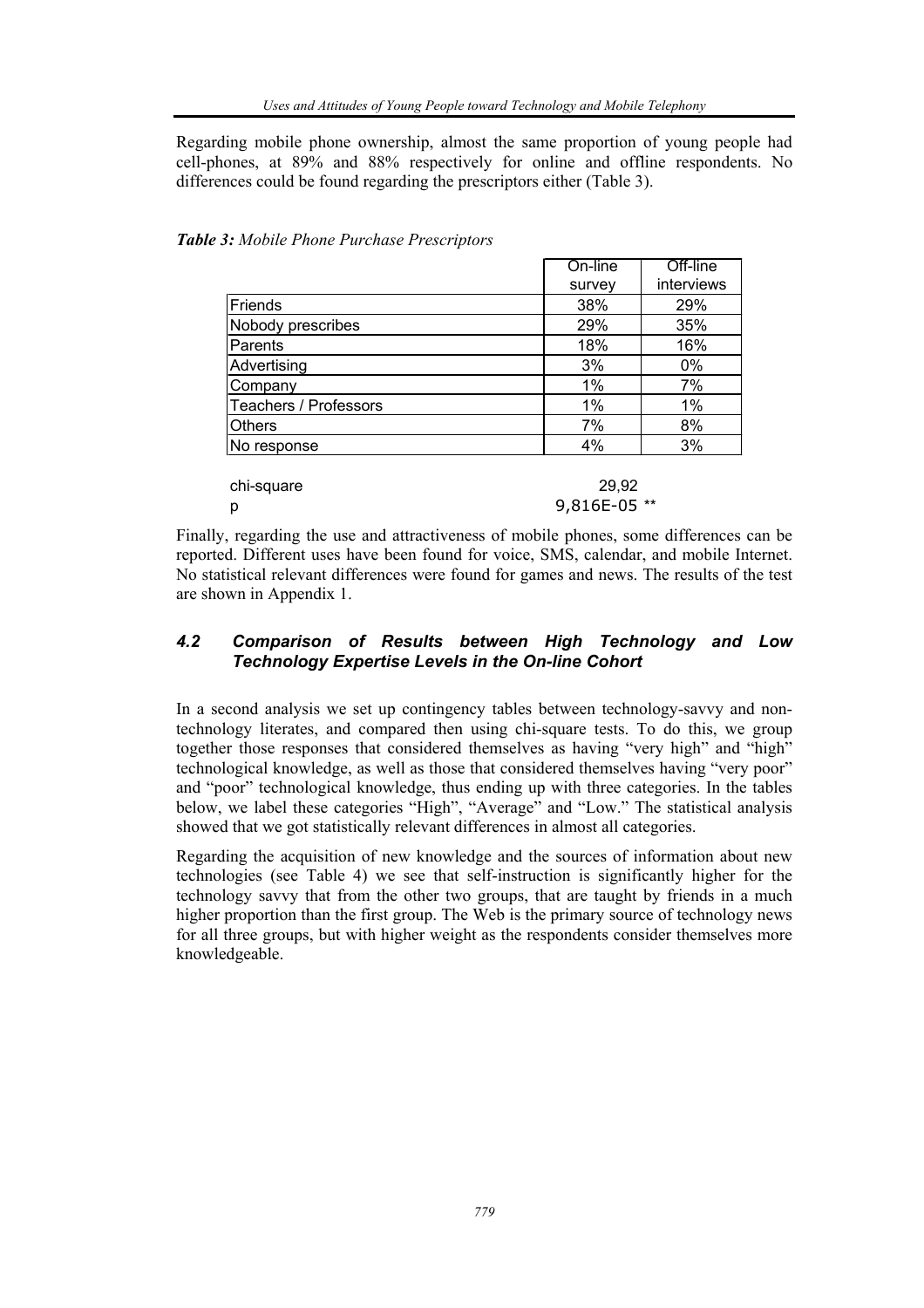*Table 4: Acquisition of New Knowledge and Technology Information* 

How do you get aware about new technologies?

|                   | High  | Average | Low |
|-------------------|-------|---------|-----|
| Banners           | $1\%$ | $1\%$   | 2%  |
| Adverising emails | 4%    | 6%      | 5%  |
| Browsing the WEB  | 81%   | 82%     | 68% |
| <b>Others</b>     | 4%    | 5%      | 14% |
| Pop ups           | 2%    | 2%      | 4%  |
| Specialized press | 9%    | 5%      | 7%  |

| Chi-square | 38,281   |
|------------|----------|
| р          | 3E-05 ** |

Acquisition of new technology knowledge

|                                | High | Average | Low |
|--------------------------------|------|---------|-----|
| Self-learning                  | 55%  | 48%     | 48% |
| Structured courses / school    | 24%  | 20%     | 11% |
| <b> Friend</b>                 | 3%   | 7%      | 14% |
| Browsing the Internet          | 11%  | 18%     | 20% |
| <b>Other</b>                   | 3%   | 4%      | 6%  |
| Books or specialized magazines | 4%   | 3%      | 1%  |

| Chi-square | 43,937   |
|------------|----------|
| р          | 3E-06 ** |

Regarding the prescription of mobile technology, the differences are statistically significant at the 95% level (Hypothesis 4 accepted, see Table 5) and basically due to the high proportion of knowledgeable respondents that use no advice 34% versus 21% from people with low knowledge. It is also interesting to note the extremely low percentage of youngsters stating that they were advised by advertising: 2 to 3%. This self-stated low impact of advertising is in itself peculiar and should be put in the context of the 34% of knowledgeable respondents that claim that they take advise from nobody for their technology purchases.

#### *Table 5: Prescriptors for Adoption of Mobile Phones*

#### **Prescriptors**

|                        | High | Average | Low |
|------------------------|------|---------|-----|
| Friends                | 36%  | 38%     | 37% |
| Empolyer               | 2%   | 1%      | 0%  |
| Nobody                 | 34%  | 26%     | 21% |
| Don't know / No answer | 2%   | 5%      | 5%  |
| <b>Others</b>          | 7%   | 7%      | 5%  |
| Professors             | 1%   | 1%      | 2%  |
| Advertising            | 3%   | 3%      | 2%  |
| Parents                | 15%  | 18%     | 29% |
|                        |      |         |     |

| Chi-square | 23,987    |
|------------|-----------|
| р          | $0,046$ * |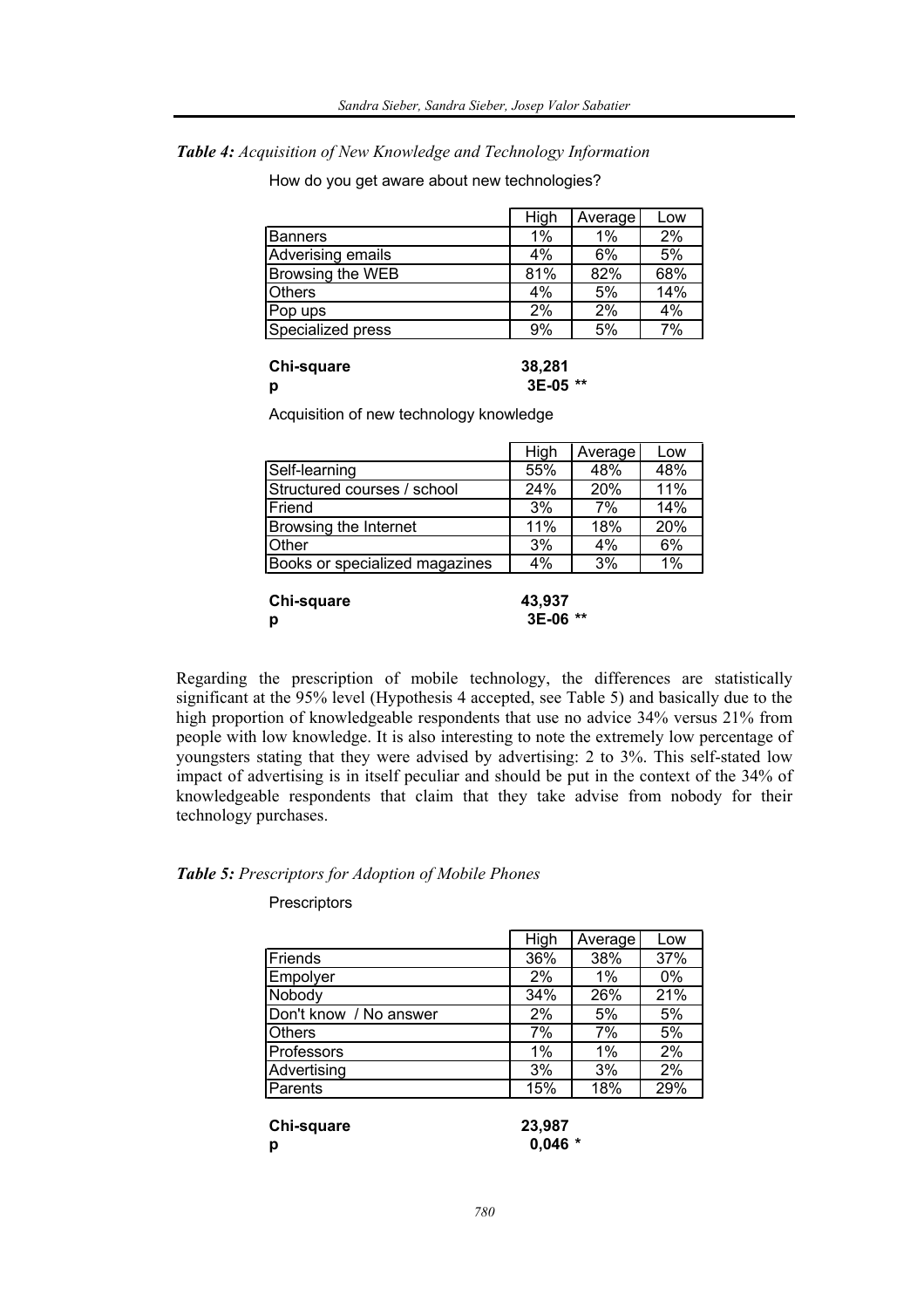Regarding the tests of mobile services use, the results are shown in the tables in Appendix 2. In summary, all uses are higher in the high knowledge group, but the statistically significant differences are in SMS, Games, Calendar, and Internet Access. Traditional voice communication and Internet Access are not statically different.

#### **5. Discussion**

The results of our analysis show that both being online on the Internet and the selfassessed perception of technology savviness affect the ways young people use and adopt technology in general, and mobile telephony in particular.

The first part of our results show that significant differences exist among young people that are using Internet and the general young population regarding their self-assessment of knowledge expertise (H1 accepted). Nevertheless, no significant differences can be reported regarding the ways in which young people acquire new technology knowledge, although Internet does change the way young people get aware of new technologies (H2a rejected, H2b accepted). In this sense, online young people consider themselves more knowledgeable about technologies, and the Internet increases their awareness about news in the technology arena, although it is not changing the way in which people learn about these technologies. Therefore, it seems that the Internet is more an information seeking tool than fundamentally affecting learning attitudes of young people. Nevertheless, online young people do show a different adoption (H4 accepted), usage (H5a, H5b, H5e, H5f accepted) and value pattern of mobile telephony in a series of dimensions. In this sense, online youngsters use mobile telephony for voice more often, send more SMS messages, and do use the calendar function of the handset, although the uses for games and news reception are low and similar in both cohorts.

The second part of the analysis shows even stronger differences among technology savvy and technology inexpert young people, as all hypotheses can be accepted. In this way, while all youngsters rely on self-learning for the acquisition of new technology knowledge, young people with high technology expertise rely more in self instruction and they combine it with structured courses, while those youngsters with low expertise adopt a more unstructured approach to it, combining it with Internet browsing. Obviously our research does not show which is the cause and which the effect, of more knowledgeable people being the heavier users of structured training. Also, browsing the web is the preferred mode of getting awareness about new technologies, but low technology knowledgeable youngsters combine it with getting opinions from others. Regarding the ownership of mobile phones, no significant differences exist, and it can be said that the mobile phone is not considered to be a technological tool, as we could not find any differences in non of our tests. Nevertheless, young people do rely on different prescriptors, with more technology knowledgeable people relying either on friends or on themselves, while those young people with low technology knowledge also rely very frequently on the opinion of their parents. It is noticeable that advertising has only a very small impact (2-3%) on mobile acquisition decisions of any youngster. Still, usage among different groups differs, and high technology youngsters use their mobile phones more frequent for all activities, and especially for SMS, games and mobile Internet. Thus, while young people with low technology knowledge consider the mobile mainly as a communication tool, technology-savvies also use it for entertainment, information gathering and organizing purposes.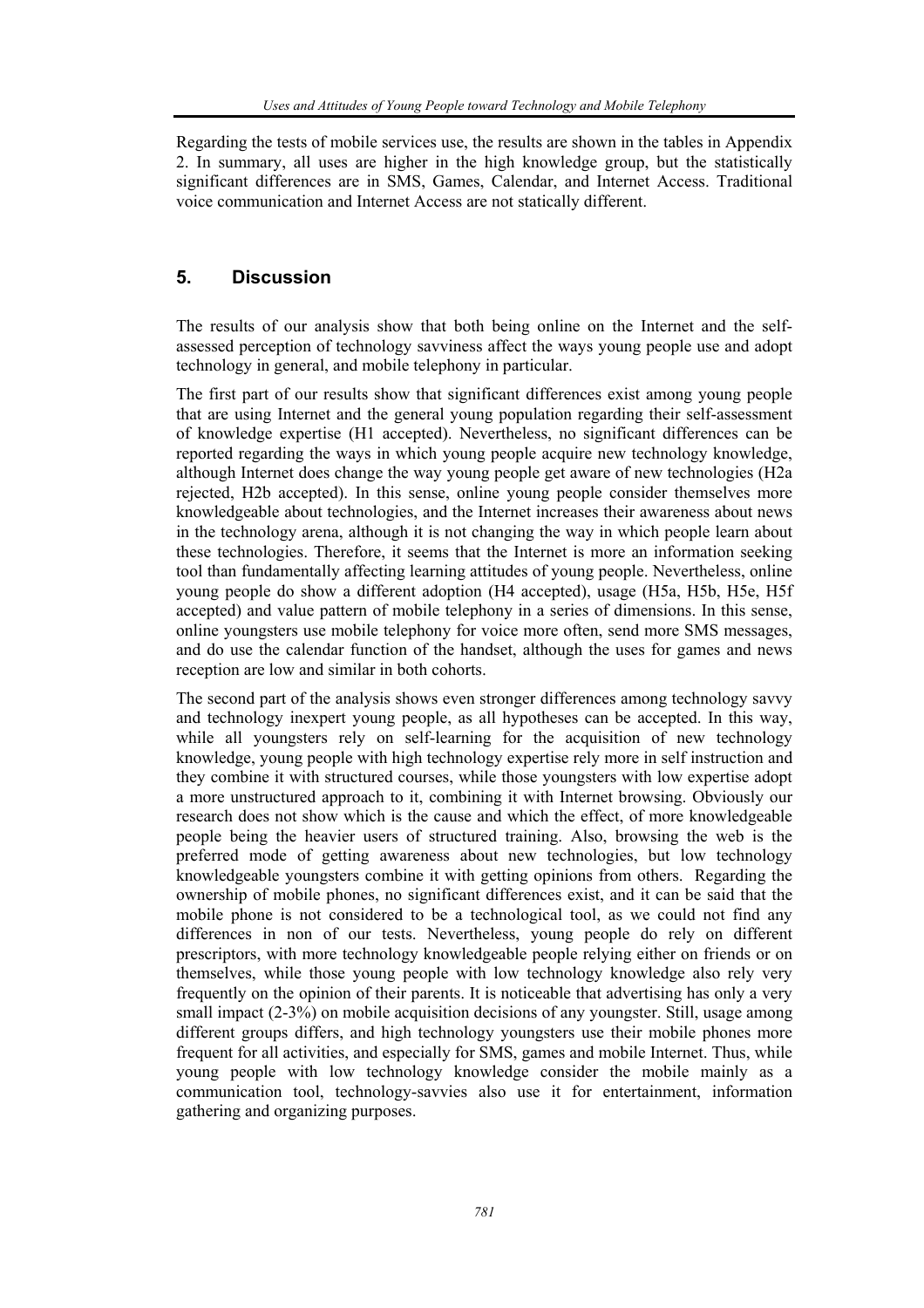#### **6. Conclusions and Further Research**

In this research we have contributed empirical evidence that support some of the previous theoretical developments and insights from qualitative research. In this way, we have shown that the adoption of technology does not depend only on technological knowledge, but also on the overall environment of young people, as young people in Spain adopt mobile phones regardless of their technology expertise or the influence of advertising. Nevertheless, usage of the phone does vary depending on the technology savviness of each youngster, and only those young people with high technology knowledge conceive their mobile phone as a multi-purpose device, as suggested by Hulmes and Peters (2001), while it is reshaping the ways of interaction and lifestyle of some youngsters (Leung and Wei, 2000), as well as covering different needs and motivations (Lin, 1996).

Still, more research is needed, and further research will consist in the analysis of differences between teens and young adults, as well as the examination of possible gender differences. Also, we will need to relate our findings to the overall Internet behaviour of young people and analyze in some way the possible effect of self-selection bias in the online survey.

#### **References**

- Ananova. "Mobile phones 'important for youngsters'". http://wwww.ananova.com/news/story/sm\_465417.html?menu=news.technology (2001)
- Barley, S.R. "Technology as an occasion for structuring: evidence from observations of CT scanners and the social order of radiology departments". *Administrative Science Quarterly, 31*, 1 (1986), 78-108.
- Brown, B., Green, N., and Harper, R. (eds). *Wireless World: Social and Interactional Aspects of the Mobile Age*, London, UK: Springer, 2001.
- Chu, J. "Navigating the media environment: how youth claim a place
- through zines." *Social Justice*, *24*, 3 (1997), 71-85.
- DeSanctis, G., and Poole, M.S. "Capturing the complexity in advanced technology use: Adaptive structuration theory". *Organization Science, 5*, 2 (1994), 121-147.
- Green, N., Harper, R.H.R., Murtagh, G, and Cooper, G. "Configuring the mobile user: Sociological and industry views." *Personal and Ubiquitous Computing*, 5 (2001), 146-156.
- Hinds, P. and Kiesler, S. "Communications across boundaries: Work, structure, and use of communication technologies in a large organization. *Organization Science, 6* (1995), 373-393.
- Hulme, M., and Peters, S. "Me, my phone and I: The role of the mobile phone." http://www.cs.colorado.edu/~palen/chi\_workshop/papers/HulmePeters.pdf.
- InfphoMatch. "Youth market in the US: The driving force behind SMS". *White paper*, http://www.inphomatch.com/resources/presentationsAndWP/ YouthMarket\_WP.pdf (2001)
- Leung, L. and Wei, R. "More tahn just talk on the move: Uses and gratifications of the cellular phone. *J&MC Quarterly, 77* (2000), 308-320.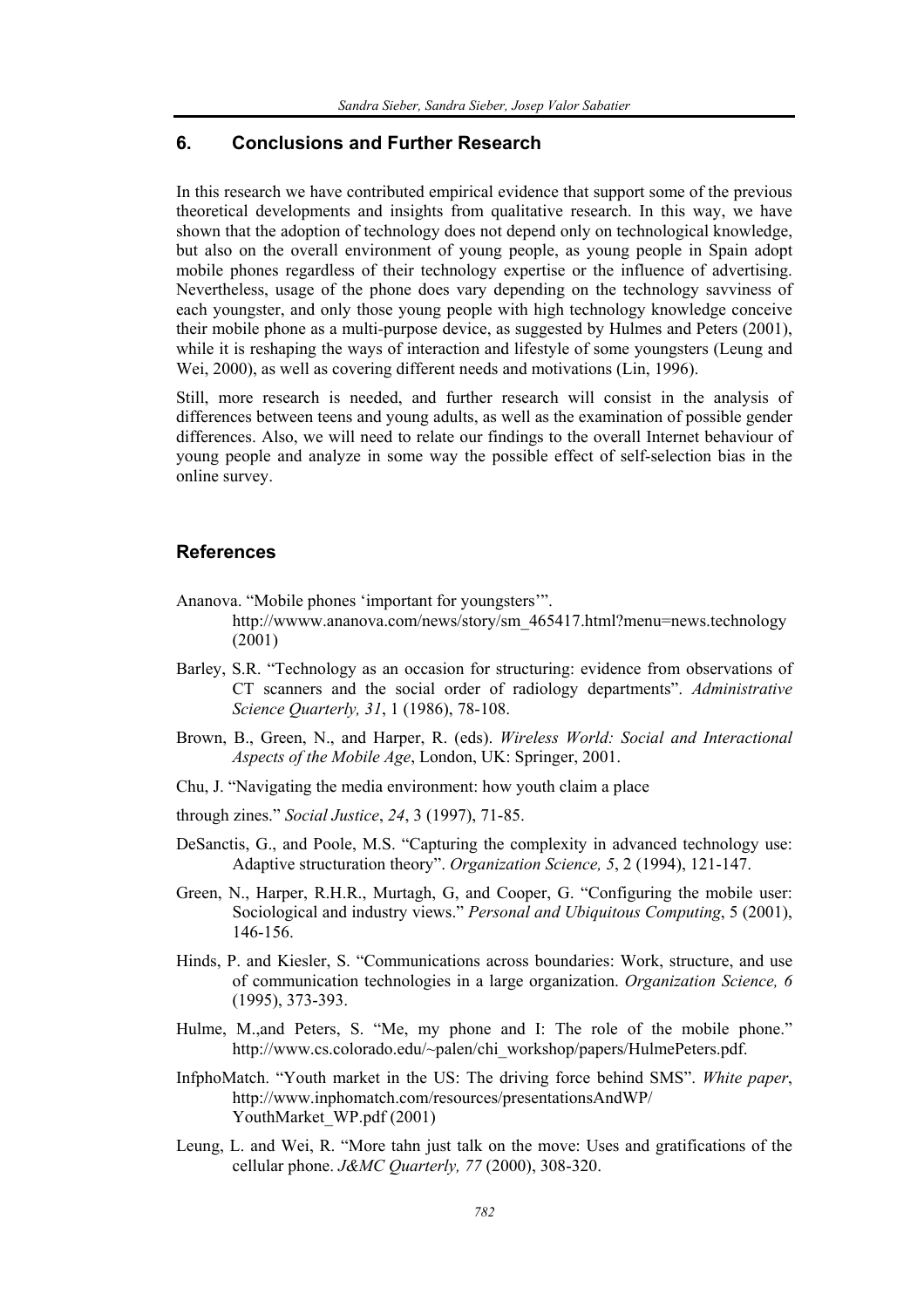- Lin, C.A. "Looking back: The contribution of Blumler and Katz's uses of mass communication to communication research". *Journal of Broadcasting and Electronic Media, 40* (1996), 574-582.
- MacKenzie, D.A., and Wajcman, J. (eds). *The Social Shaping of Technology*. Buckingham, UK: Open University Press, 1999.
- Manning, P.K. "Information technology in the police context: The "sailor" phone." *Information Systems Research, 7* (1996), 52-62.
- Mobilethink. "Wireless Teens Opportunities and trends". www.mobilethink.dk/downloads/WireLessTeens.pdf (2001).
- Orlikowski, W.J. "The duality of technology: Rethinking the concept of technology in organizations". *Organization Science, 3* (1992), 397-427.
- Orlikowski, W.J. "Improvising organizational transformation over time: A situated change perspective". *Information Systems Research*, *7* (1996), 63-92
- Orlikowski, W.J. "Using technology and constituting structures: A practice lens for studying technology in organizations." *Organization Science, 11,* 4 (2000), 404- 428
- Sacher, H., and Margolis, M. "The culture of interaction: about foreign and not-so-foreign languages. Interactions (January-February 2000), 39-45.
- Suchman, L. "Human/Machine reconsidered". Department of Sociology, Lancaster University, http://www.comp.lancs.ac.ul/sociology/soc0401s.html (2000)
- Tapscott, D. *Growing up Digital*. New York, US: McGraw Hill, 1998
- Taylor, A.S., and Harper, R. "Age-old practices in the 'new world': A study of gift-giving between teenage mobile phone users." *CHI letters, 4*, 1(2002), 439-446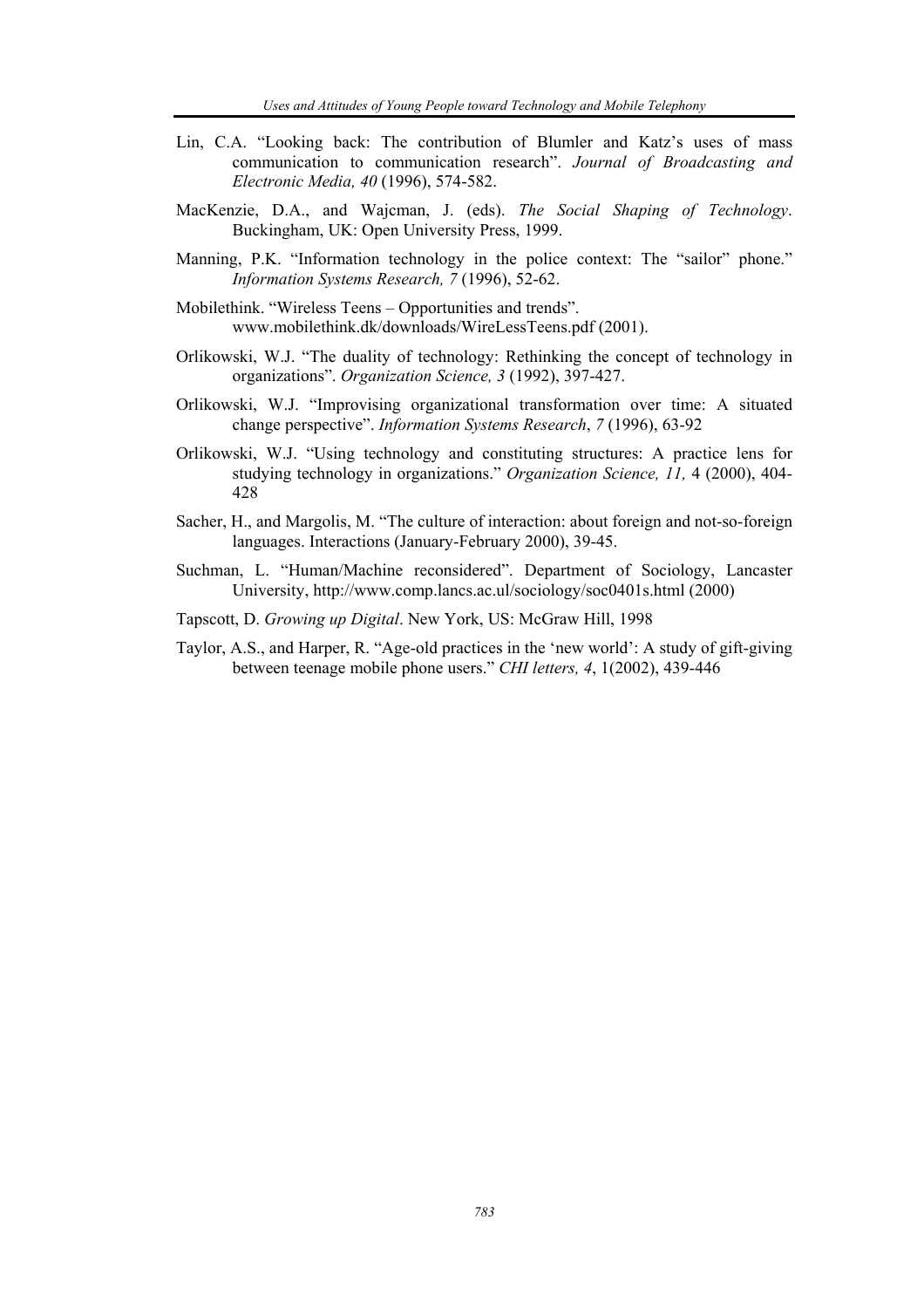#### *Appendix 1 – Comparison of Different Intensity of Use of Various Mobile Services by Online and Offline Respondants*

|                       | Online | Off-line   |
|-----------------------|--------|------------|
|                       | survey | interviews |
| Many times a day      | 63%    | 39%        |
| Almost all days       | 27%    | 39%        |
| Once a week           | 5%     | 9%         |
| Aroound twice a month | 2%     | 4%         |
| Once a month          | 1%     | 2%         |
| Never or almost never | $1\%$  | 4%         |
| No response           | $1\%$  | 3%         |

#### chisquare 36,42 p 2,2876E-06 \*\*

Voice usage

#### SMS usage

|                       | Online | Off-line   |
|-----------------------|--------|------------|
|                       | survey | interviews |
| Many times every day  | 63%    | 39%        |
| Almost every day      | 27%    | 39%        |
| Two messages per week | 5%     | 9%         |
| Two messages per week | 2%     | 4%         |
| One message per week  | 1%     | 2%         |
| Never or almost never | 1%     | 4%         |
| No response           | $1\%$  | 3%         |

chi-square 36,42

# p 2,288E-06 \*\*

#### Games usage

|                       |               | Off-line   |
|-----------------------|---------------|------------|
|                       | Online survey | interviews |
| Many times a day      | 15%           | 15%        |
| Almost every day      | 17%           | 15%        |
| Once a week           | 15%           | 14%        |
| Around twice a month  | 10%           | 7%         |
| Once a month          | 9%            | 7%         |
| Never or almost never | 30%           | 34%        |
| No response           | 4%            | 9%         |

chi-square 9,06

p 0,17 (non-significative)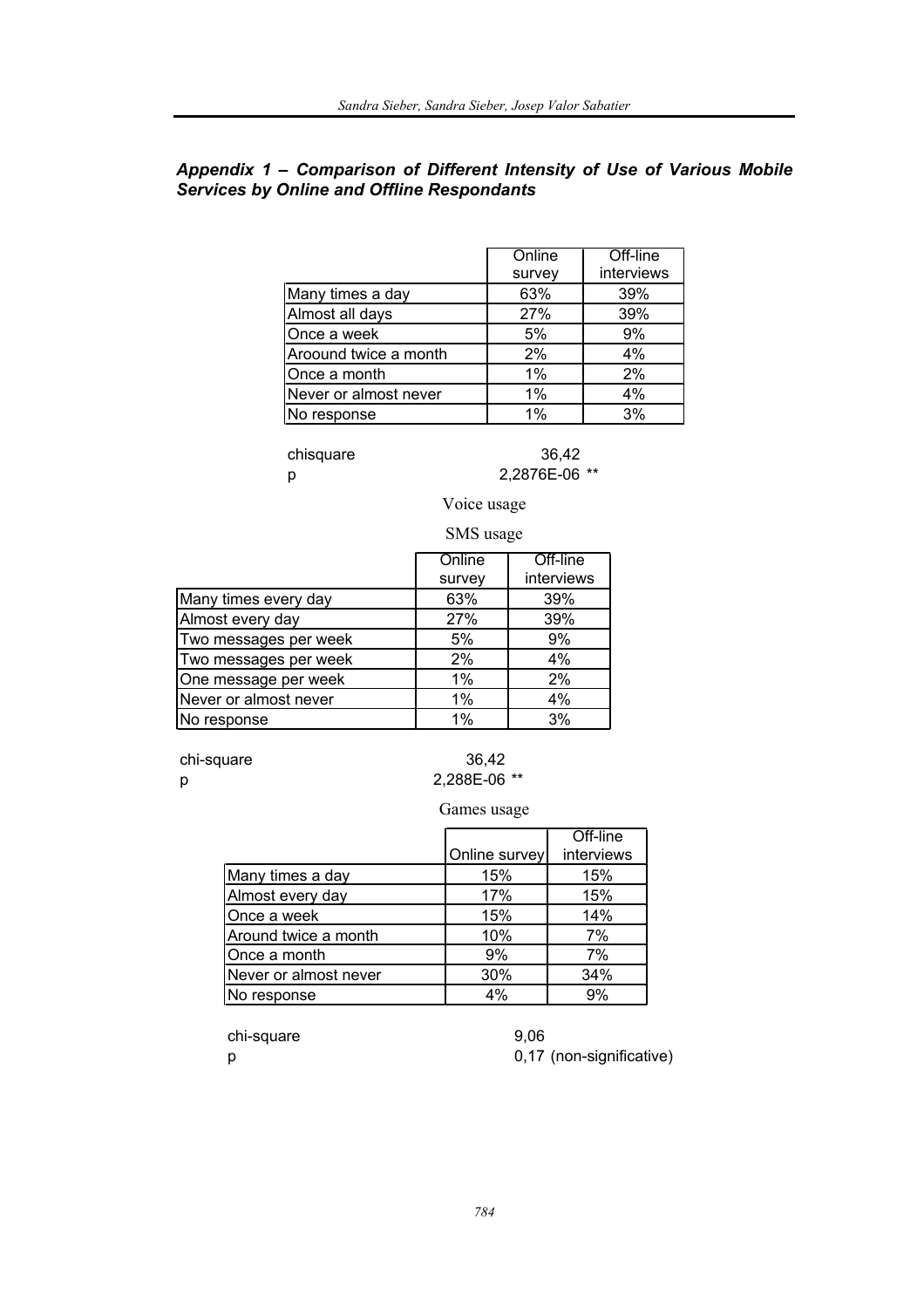|                       |               | Off-line   |
|-----------------------|---------------|------------|
|                       | Online survey | interviews |
| Many times a day      | 12%           | 16%        |
| Almost every day      | 11%           | 7%         |
| Once a week           | 8%            | 10%        |
| Around twice a month  | 10%           | 5%         |
| Once a month          | 8%            | 9%         |
| Never or almost never | 45%           | 43%        |
| No response           | 7%            | 9%         |

#### News via SMS

chi-square 7,9

# p 0,245 (non-significative)

|                       |               | Calendar usage         |  |  |
|-----------------------|---------------|------------------------|--|--|
|                       | Online survey | Off-line<br>interviews |  |  |
| Many times a day      | 42%           | 23%                    |  |  |
| Almost all days       | 21%           | 22%                    |  |  |
| Once a week           | 9%            | 11%                    |  |  |
| Aroound twice a month | 4%            | 4%                     |  |  |
| Once a month          | 3%            | 7%                     |  |  |
| Never or almost never | 16%           | 23%                    |  |  |
| No response           | 5%            | 10%                    |  |  |

chi-square 28,07

# p 9,1153E-05

#### Use of Mobile Internet

|                       |               | Off-line   |
|-----------------------|---------------|------------|
|                       | Online survey | interviews |
| Many times a day      | 7%            | 7%         |
| Almost all days       | 7%            | 2%         |
| Once a week           | 4%            | 4%         |
| Aroound twice a month | 5%            | 5%         |
| Once a month          | 7%            | 12%        |
| Never or almost never | 57%           | 51%        |
| No response           | 13%           | 19%        |

chi-square 12,2 p 0,058 +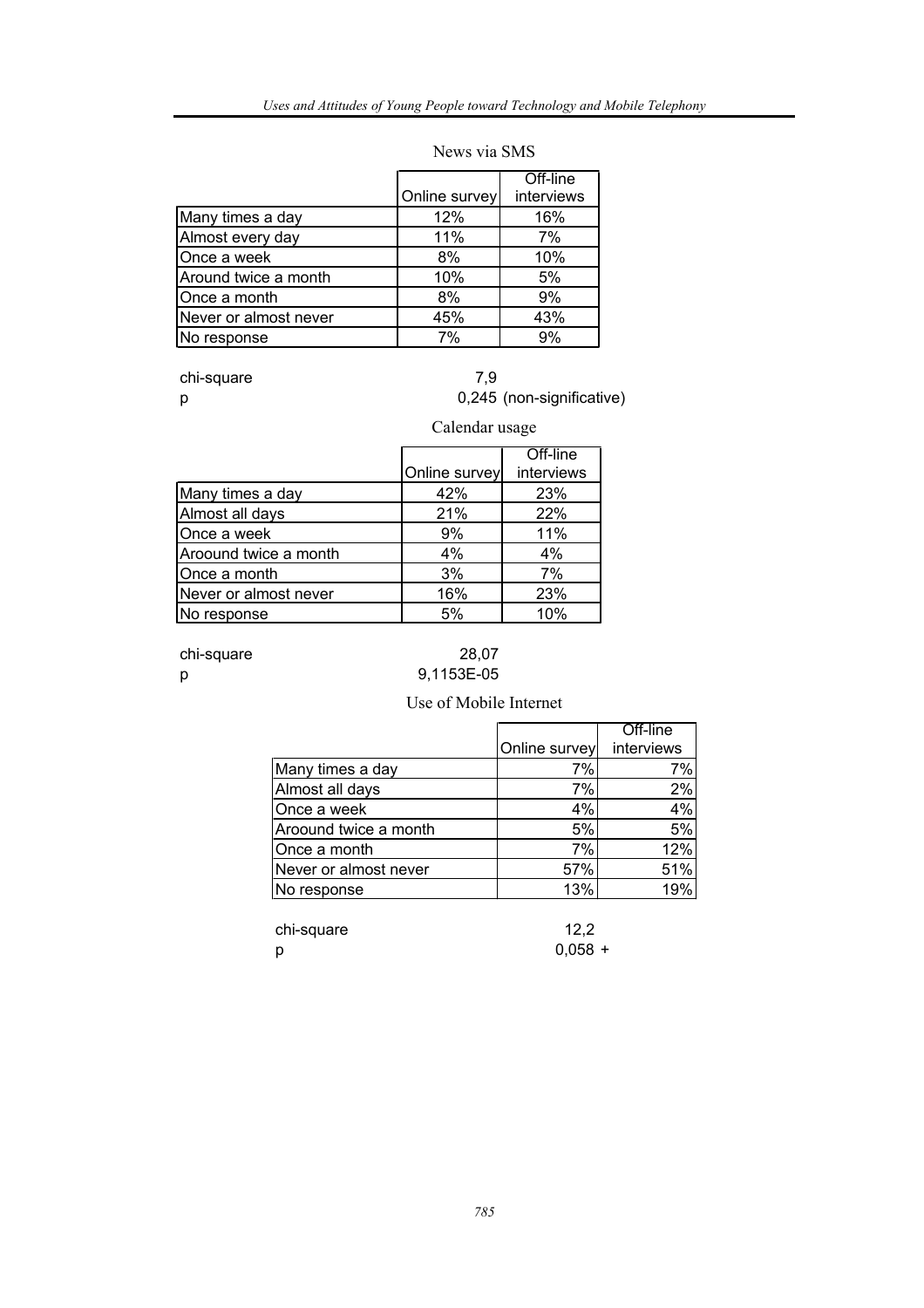#### *Appendix 2 – Uses of Mobile Service by the High, Average, and Low Technologically Savvy Youngsters*

Voice Calls

|                       | High | Average | Low |
|-----------------------|------|---------|-----|
| Many times a day      | 34%  | 26%     | 25% |
| Amost every day       | 32%  | 33%     | 24% |
| Once a week           | 18%  | 21%     | 20% |
| About twice a month   | 8%   | 12%     | 11% |
| Once a month          | 4%   | 3%      | 9%  |
| Never or almost never | 2%   | 4%      | 7%  |
| No response           | 2%   | 2%      | 3%  |

#### **Chi-square 26,663**

**p 0,0213 +**

Use of SMSs

|                       | High | Average | Low |
|-----------------------|------|---------|-----|
| Many times a day      | 66%  | 63%     | 52% |
| Amost every day       | 26%  | 28%     | 30% |
| Once a week           | 4%   | 5%      | 5%  |
| About twice a month   | 2%   | 1%      | 2%  |
| Once a month          | 0%   | $1\%$   | 3%  |
| Never or almost never | 0%   | 1%      | 5%  |
| No response           | 2%   | $1\%$   | 3%  |

#### **Chi-square 33,668 p 0,0023 \*\***

Use of Games

|                       | High | Average | Low |
|-----------------------|------|---------|-----|
| Many times a day      | 17%  | 14%     | 13% |
| Amost every day       | 14%  | 19%     | 13% |
| Once a week           | 18%  | 13%     | 14% |
| About twice a month   | 11%  | 10%     | 3%  |
| Once a month          | 9%   | 9%      | 10% |
| Never or almost never | 28%  | 29%     | 40% |
| No response           | 3%   | 5%      | 7%  |

**Chi-square 21,261**

**p 0,0951 \*\***